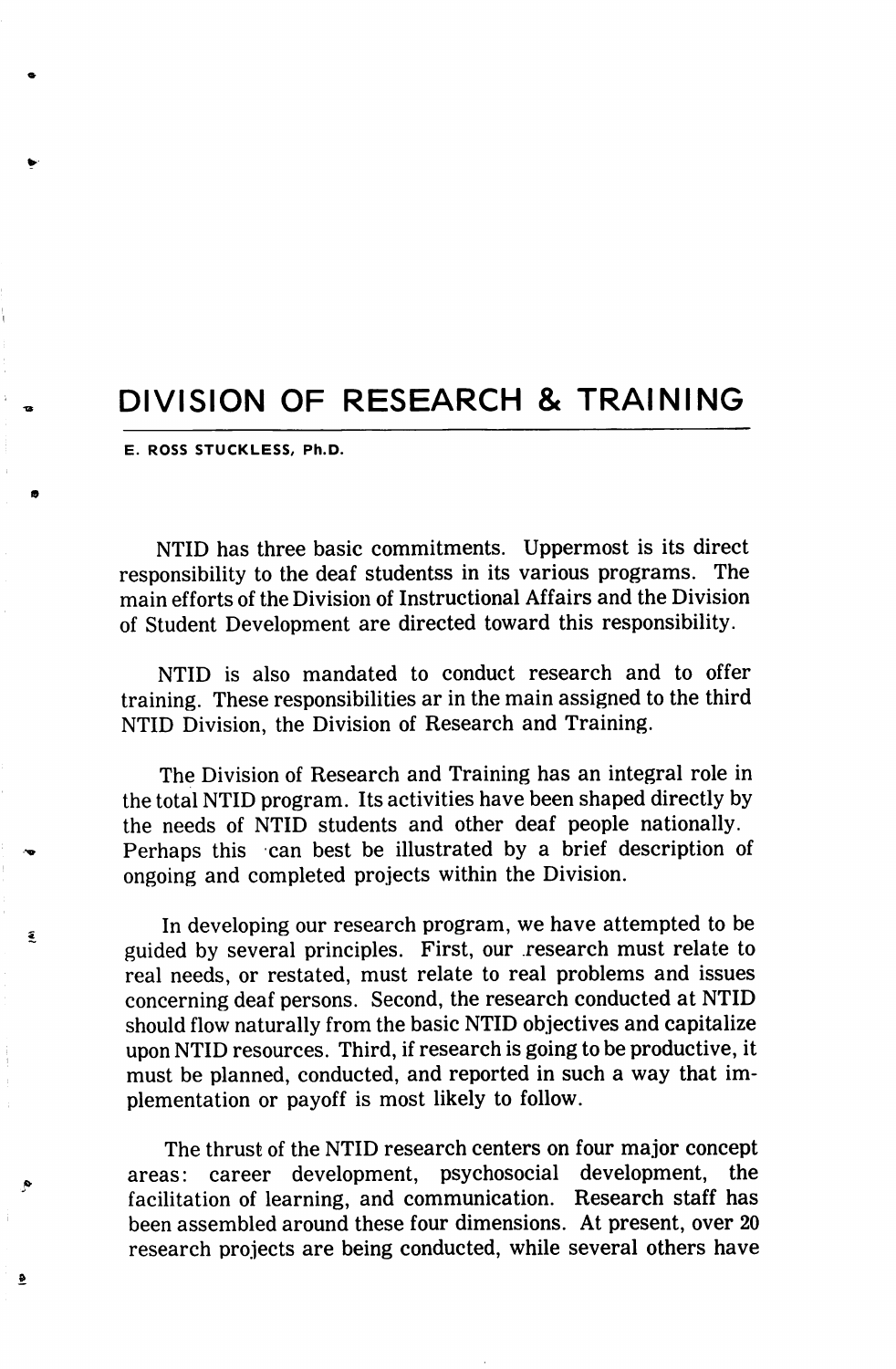**UR** 

been completed. These projects deal with a range of concerns which include such topics as measurement of occupational interests and information, examination of support services which assist deaf students in regular instructional environments, studies of the ef fectiveness of various means of presenting verbal information to deaf adults, and social attitudes and interaction patterns of deaf and hearing young adults. Each of these problem areas is of immediate concern to NTID, and each hopefully has wider application to deaf persons nationally.

Like its research program NTID's training program is intended both to support the development of NTID students and to contribute to services for deaf people nationally. Activities center on three basic groups: RIT faculty, staff, and students who have contact with deaf students; NTID personnel; professional personnel throughout the nation who provide or who wish to provide services to deaf people.

Illustrative of our training programs for RIT faculty, staff, and students have been such activities as summer Institutes to orient RIT faculty to NTID and more particularly to teaching deaf students, classes in manual communication for various faculty and student groups, and the training of RIT student interpreters.

Numerous training programs have been conducted for NTID personnel. These include intensive training programs for all new NTID faculty members, and the regular presentations of seminars and workshops planned to help instructors, counselors, and others polish their professional skills.

Recently, increasing attention has been given to assisting teachers of the deaf and others upgrade their skills in serving deaf people. Several graduate students attending other universities have taken extended internships with NTID. A recent activity was a one week workshop for teachers of art to deaf students in various schools throughout the country.

This brief description of some of NTID's research and training activities may provide a feeling-for the kinds of programs which are being coordinated through the Division of Research and Training.